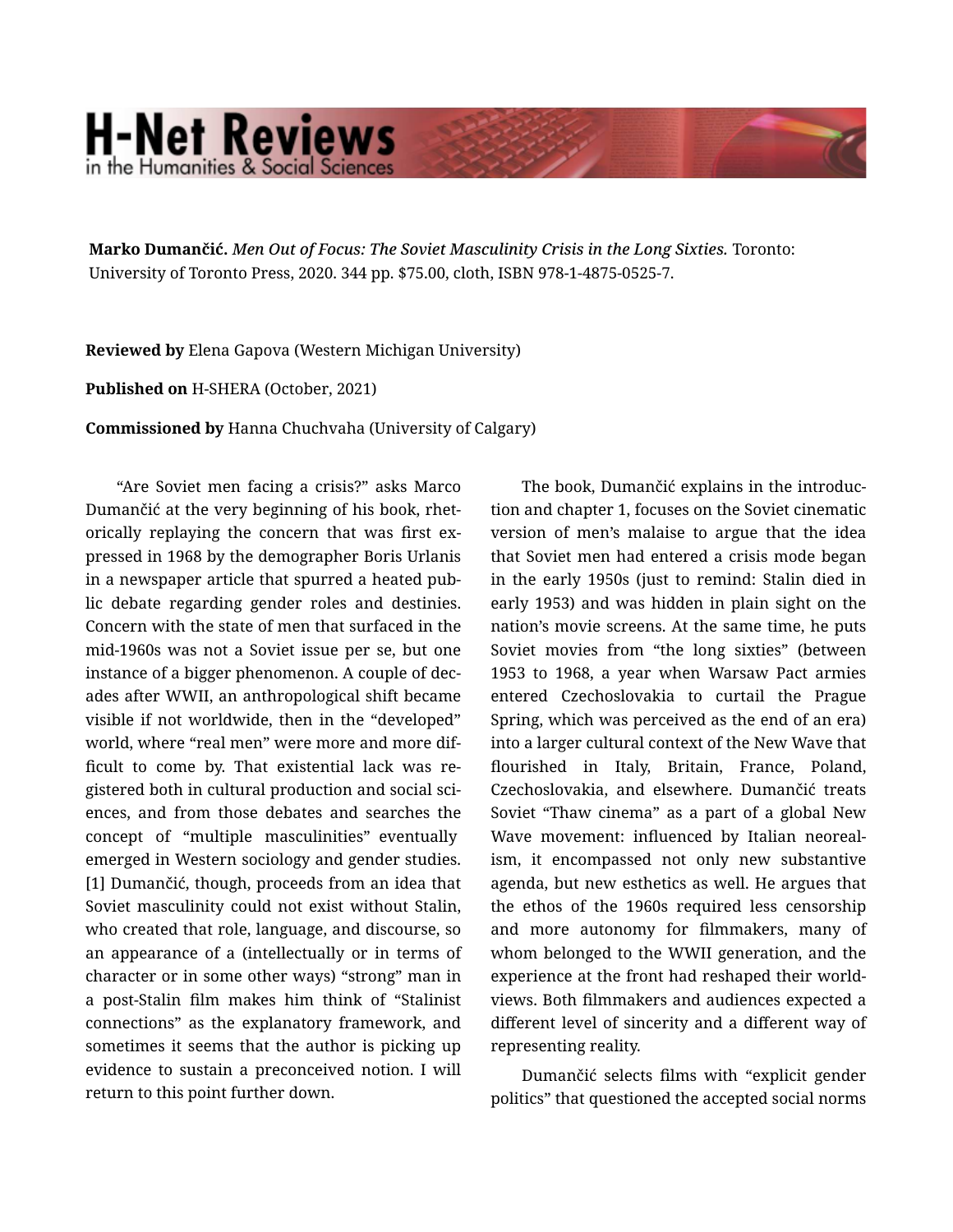and revealed anxiety about men's standing or, to rephrase, about changing gender structure and normativity. Recent scholarship has recognized that the Cold War was largely a contest between the "first" and the "second" worlds over deeply gendered values and ways of life,[2] and at some point Nikita Khrushchev declared that the Soviet goal was "to catch up and overcome America." Thus, Dumančić argues, in the post-Stalinist peri‐ od Soviet leadership "began pushing for a mod‐ ernity defined by mass consumerism, (sub)urbanization, technological revolution, and the democratization of the public space" (p. 9). The Soviet masculinity crisis was rooted in those changes, as they caused a shift to interpersonal re‐ lations and altered expectations of normative masculinity, and filmmakers were contemplating new notions of "what it meant to be a man" in a scientifically complex, predominantly urban, mass-consumerist society. Dumančić sees post-Sta‐ linist modernization as one case of a broader European experience, with not only everyday practices being similar, but the issues addressed by film directors as well. In this context, it might make sense to mention one important difference: a provider's role was not as central to Soviet man‐ hood as was the case in the West, as Soviet women had been integrated into labor force much earlier and in greater numbers, and that resulted in dif‐ ferent gender dynamics in the first place.

Examining Soviet debates on masculinity via films and sometimes caricatures, Dumančić builds his case analyzing eighty-three of the most popu‐ lar movies of the period that both demonstrated filmmakers' own anxiety and evoked strong re‐ sponses from the audience. Taking into account an enormous number of yearly cinema visits at the time (counted in millions) and the fact that the So‐ viet audience was exposed to, besides national cinematic production, imports from Europe, Hol‐ lywood, and the developing world, those moviegenerated debates can be seen as a forum for ex‐ amining the "masculine condition." Dumančić ex‐ plores moviegoers' reaction by tracking ticket

sales and letter-writing campaigns, as well as opinion polls in the *Soviet Screen* (*Sovetskii ekran,* 1925-98*)*, a popular Soviet illustrated magazine de‐ voted to the cinematic arts. The book also draws from extensive scholarship that details the found‐ ational alteration of Soviet life after 1953, when modern consumer society, a middle class, and youth countercultures were emerging.

Dumančić distills four themes that stand out in public discourse on changing men's roles. Thus, chapter 2 ("Being a Dad is Not for Sissies") uncov‐ ers the transformations that fatherhood under‐ went throughout the period. Films ushered in a discussion of social problems that had been im‐ possible to even name within the old, "hardcore" moral ethos. Starting in the early 1950s, movie plots touched on such sensitive topics as single mothers, abortion, and runaway fathers and even‐ tually arrived at the moral "normalization" of outof-wedlock pregnancy. At the same time, protagon‐ ists were becoming psychologically complex: their romantic fulfillment, as Dumančić notes wryly, could not be "replaced with meeting production quotas" (p. 72). The runaway husband and father, who in earlier periods would choose abandoning his immediate family to "save the world" and deal with the matters of state/regional importance, was now focused on taking care of his own children; in this new world, fatherhood served as a "civilizing" institution, and marital life was a stabilizing social force. The ultimate takeaway from that discourse was a recognition that paternity could be a choice, because men can have a "caring function," too; a man without a family was incomplete, and father‐ hood/parental duties were a part of men's identity.

Chapter 3, "Fathers versus Sons, or the Great Soviet Family in Trouble," deals with the "destalin‐ ization" of Soviet society, as a new generation that was coming into public life often questioned (or mocked) outdated practices, views, and beliefs of older, ironclad bureaucrats. The chapter's focus is, among some others, on the signature film of the 1960s: Marlen Khutsiev's *Lenin's Guard (Zastava*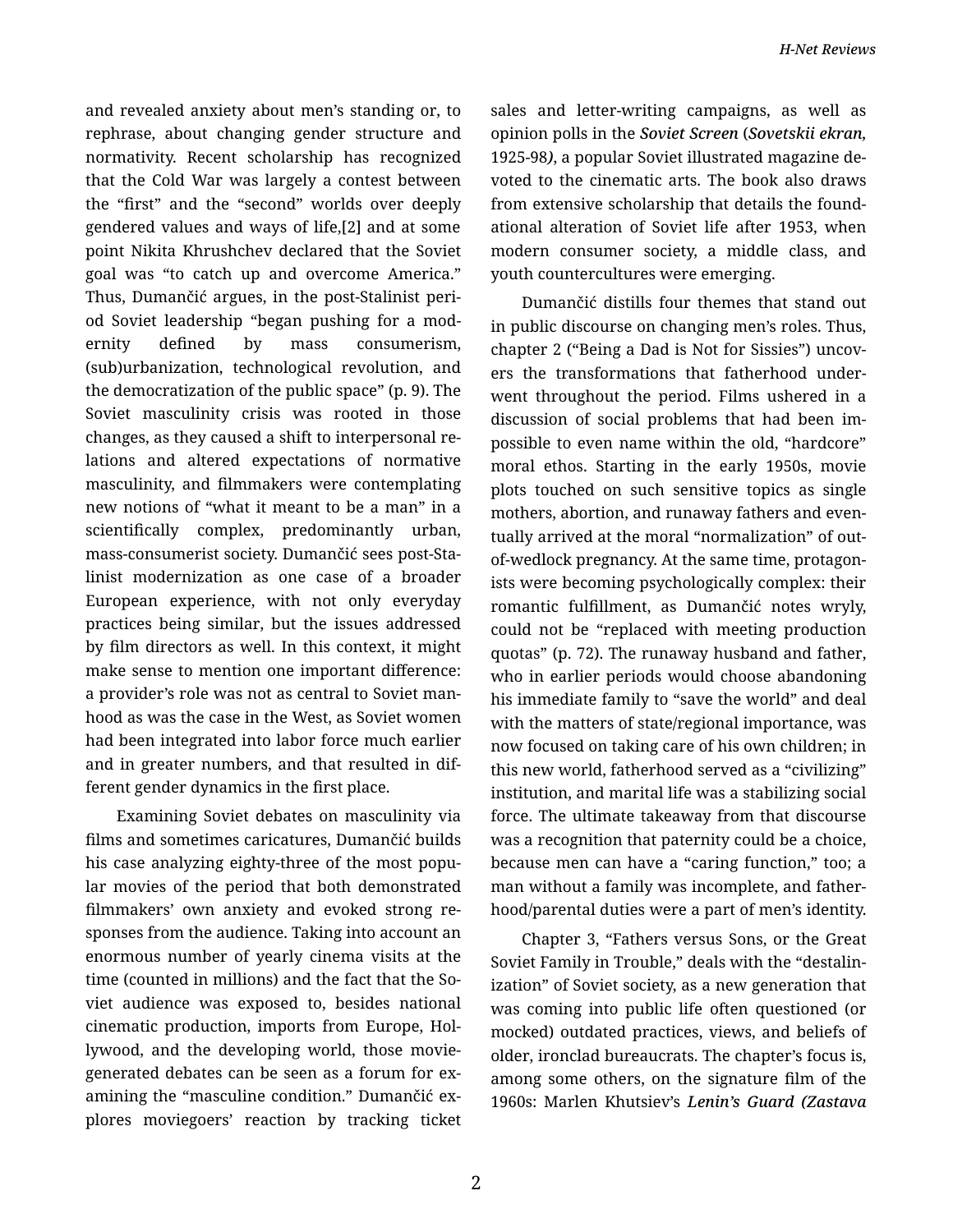*Il'icha,* 1964*).* It is a complex oeuvre, at the center of which are three men in their early twenties try‐ ing to make sense of their lives and searching for larger meaning; the film, Dumančić believes, testi‐ fies to the emergence of Hamletism*:* "the Soviet scene is possessed *by* a virtual Hamlet fever" of self-conscious reflection on life's meaning (p. 138).

Chapter 4, titled "The Trouble with Women," has in its focus the "battle of the sexes" that was arising in the context of postwar consumer culture (both in the socialist and capitalist worlds). As urb‐ an life was creating new traps for city folks, many of them first-generations urbanites, Soviet society especially was encountering the dangers of con‐ sumerism for the first time in its history. 1960s consumerism was often gendered female, and modern women were seen as consumerist and a threat: full of desire for status symbols, they often dominated their male partners, who could feel ali‐ enated and helpless.

Another (if unexpected) threat to masculinity could lie in scientific pursuits, Dumančić argues in chapter 5 ("Our Friend the Atom? Science as a Threat to Masculinity"), which encompasses sever‐ al films that problematize the positivist view of science and even the very notion of progress. Their protagonists, mostly scientists and engin‐ eers, were poised at contemplating (though not ne‐ cessarily resolving) some key issues of developed industrial societies: science (e.g., nuclear energy) as a dangerous force and, especially, contradic‐ tions between scientific and ethical standards, between two ways of approaching the world, a sci‐ entific and an emotional one.

Making keen observations and insights throughout the book, Dumančić at the same time is so immersed in his "Stalinist framework" that sometimes it affects his take on the material. The following example shows the nature of these misinterpretations: in the sci-fi comedy *Man from Nowhere (Chelovek niotkuda,* 1961*),* a Soviet sci‐ entist talking to a rediscovered "savage" mentions labor, and in his commentary Dumančić invokes

the infamous phrase "hard labour" (p. 251). The reference, however, is not to the Gulag, but to the Marxist view of the role of labor (which spurs mind development) in creating humans as a "spe‐ cies being." A starting point of Marxist theory and popularized in Friedrich Engels's book *The Part Played by Labor in the Transition from Ape to Man* (1876), the idea was encapsulated in a popular, and often used ironically, Soviet idiom, "labor turned an ape into a man," which was invoked in a conversation with a "prehistoric savage" on his way to becoming a *homo sapiens*.

It is in chapter 6 ("De-Heroization and the Pan-European Masculinity Crisis*"*) that misread‐ ings seem really problematic. Focusing on Soviet films about WWII and its aftermath (compared with Polish, British, or Italian ones with similar topics), it seeks to demonstrate that reformist film‐ makers not only rejected idealization and kitsch typical of Stalin's era, but also, it seems, sought to "deconstruct" Soviet pride in its victory over fas‐ cism (such trends emerged only in the 1990s). One of the signature movies of that period was *The Fate of a Man* (*Sud'ba cheloveka*, 1959) based on a story of resilience and overcoming by Nobel laur‐ eate Mikhail Sholokhov. The protagonist is a work‐ ing man turned WWII soldier who goes through hell as a POW. He remains true to himself in a con‐ centration camp, killing a traitor who is going to turn in a young Soviet officer and trying to rescue a fellow prisoner who is mentally and physically exhausted; he then tries to escape and meets un‐ believable ordeals. As the war ends, he returns home to the Russian heartland to discover that his house and family have been bombed. Dumančić reads concentration camp episodes as the break‐ ing of monumental masculinity, which, he argues, "destabilizes" the mythical Russian hero of the past: a medieval *bogatyr* (knight). While it is im‐ possible to understand how this can be the case (does the main character of Richard Aldington's WWI classic *Death of a Hero* [1929] deconstruct mighty Beowulf—or do they just belong to differ‐ ent genres, one being a realistic character and the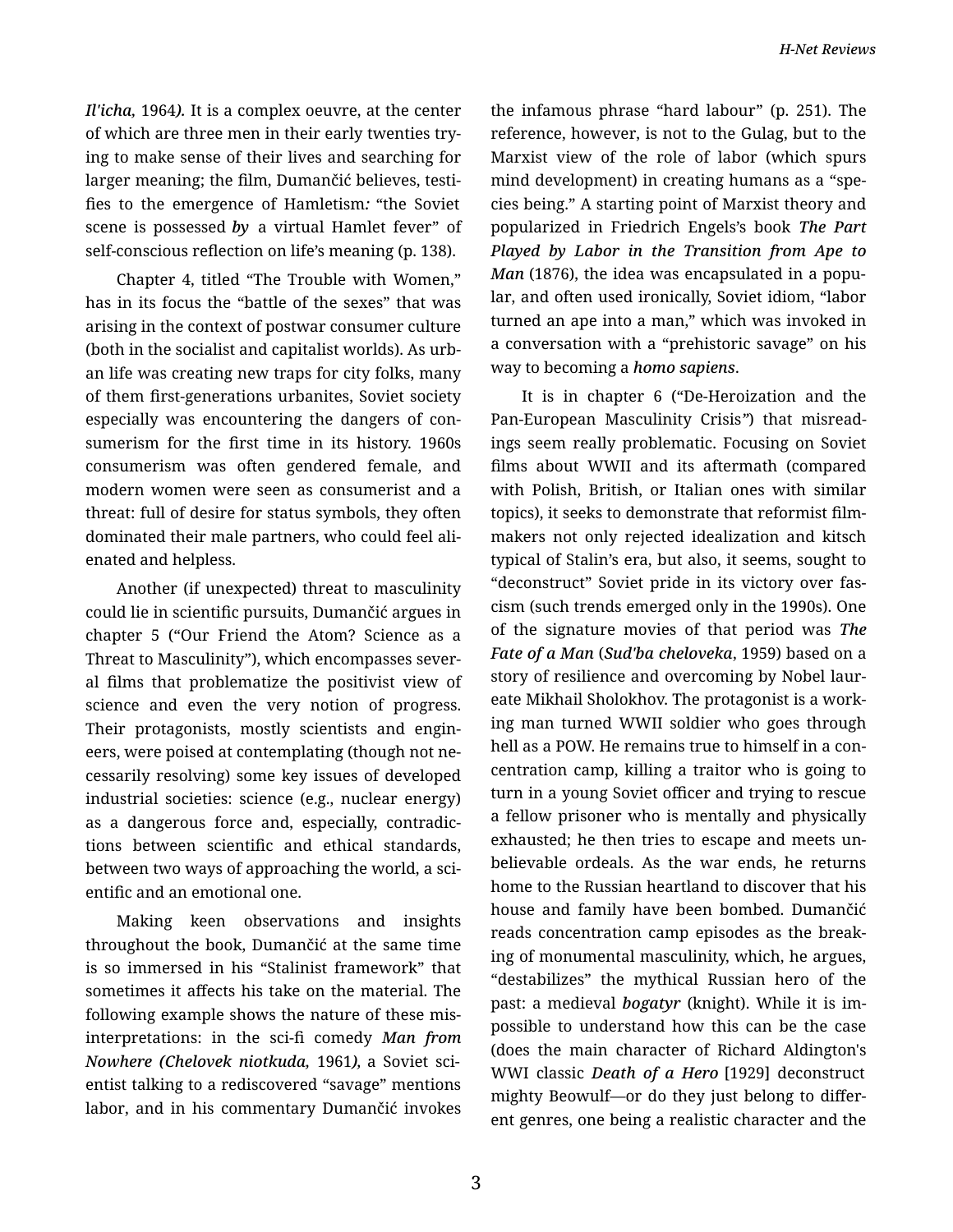*H-Net Reviews*

other an epic one?), this reading twists the movie's message.

To explain, let me allude to the paradigmatic story of a warrior coming home: that of Odysseus. Is Odysseus "weak," is his "monumental masculin‐ ity" broken? After all, he was subjugated, for some time, by Circe the goddess; his comrades perished, and so on. If one takes these episodes separately, it might seem so; within a bigger narrative, how‐ ever, he is a winner who overcomes all calamities, outwits his enemies and, upon return, chases out his wife's suitors and restores his home from po‐ tential ruin. In *The Fate of a Man*, the protagonist, who behaved nobly throughout his ordeals, comes back as a soldier of the *victorious* army that de‐ feated fascism; amidst the postwar devastation, he adopts a homeless orphan, saying: "I am your dad, I found you!" The film ends with the man rising to life and overcoming the tragedy and trauma of WWII with the power of his spirit. At the time of the film's release, the protagonist was read as a symbol of scarred, but powerful and humanistic (Soviet) masculinity. The audience of the period viewed the movie as one about the tragedy of WWII, but at the same time about Soviet victory and overcoming, not just about defeat and decon‐ struction; the protagonist went to war to defend his homeland, not Stalin.

Questions about the author's interpretations pile up with the analysis of *Seventeen Moments of Spring* (S*emnadtsat' mgnovenii vesny*, 1974)*,* a spy movie series and a late Soviet classic. The protag‐ onist, Stierlitz (not Shtirlits, as Dumančić translit‐ erates the name) is a Soviet intelligence officer in‐ side SS intelligence who, according to the plot, in the winter and spring of 1945 tries to prevent some separatist negotiations between Nazi com‐ manders and Americans. He communicates with Moscow headquarters with the help of a female radio operator (whom he later rescues). For some unimaginable reason, Dumančić believes that Sti‐ erlitz communicates with Stalin himself (!), be‐ comes his obedient "favourite son" (!!), and thus

symbolizes conformity. He does not let emotions govern his life, as personal life is secondary to him (he never indulges in sexual escapades, the author mentions), and thus the whole thing "re-establishes Stalin as the ultimate example of Soviet masculinity" (p. 261).

While it seems absurd to suggest that (imagin‐ ary) Stalin was on the other end of radio transmis‐ sions (do le Carré characters discuss their moves with Queen Elizabeth?), the analysis disregards the film's genre. *Seventeen Moments* is a spy movie, and according to that genre's logic, men leave "women and children" to act in some ho‐ mosocial environment, putting aside their "per‐ sonal life" to protect those very "women and chil‐ dren": throughout the film, Stierlitz longs for his abandoned home and his wife. It is also worth mentioning that Stierlitz (a subject of a huge num‐ ber of jokes, as Dumančić mentions correctly) was not viewed as an "obedient son" at all. In the film, he outwits the SS intelligence machine with the power of his intellect and character, and one pop‐ ular interpretation of the movie, among others, was that he was an allegory of the Soviet intelli‐ gentsia "outwitting" the communist establishment.

It is also hardly possible to say, as Dumančić does, that "superfluous" men disappeared from Soviet screens in the 1970s (p. 263): the period is famous for bringing to life a number of paradig‐ matically undecisive and "lost" male characters (usually urban intellectual types) in *Flights in Dreams and in Reality* (*Polety vo sne i naiavu,* 1982), *The Autumn Marathon* (*Osenniii marafon*, 1979); several films by Andrei Tarkovsky, and oth‐ ers. I also find it is difficult to agree that the causes of low male life expectancy these days (which dropped abysmally in the 1990s) "remain the same as they were in 1968" (p. 265). This can be true in terms of "immediate" physical causes, not social ones, but discussing this would take us into some faraway lands, while factual aberrations and misreadings in this book that otherwise has a lot to offer make me think of another great male